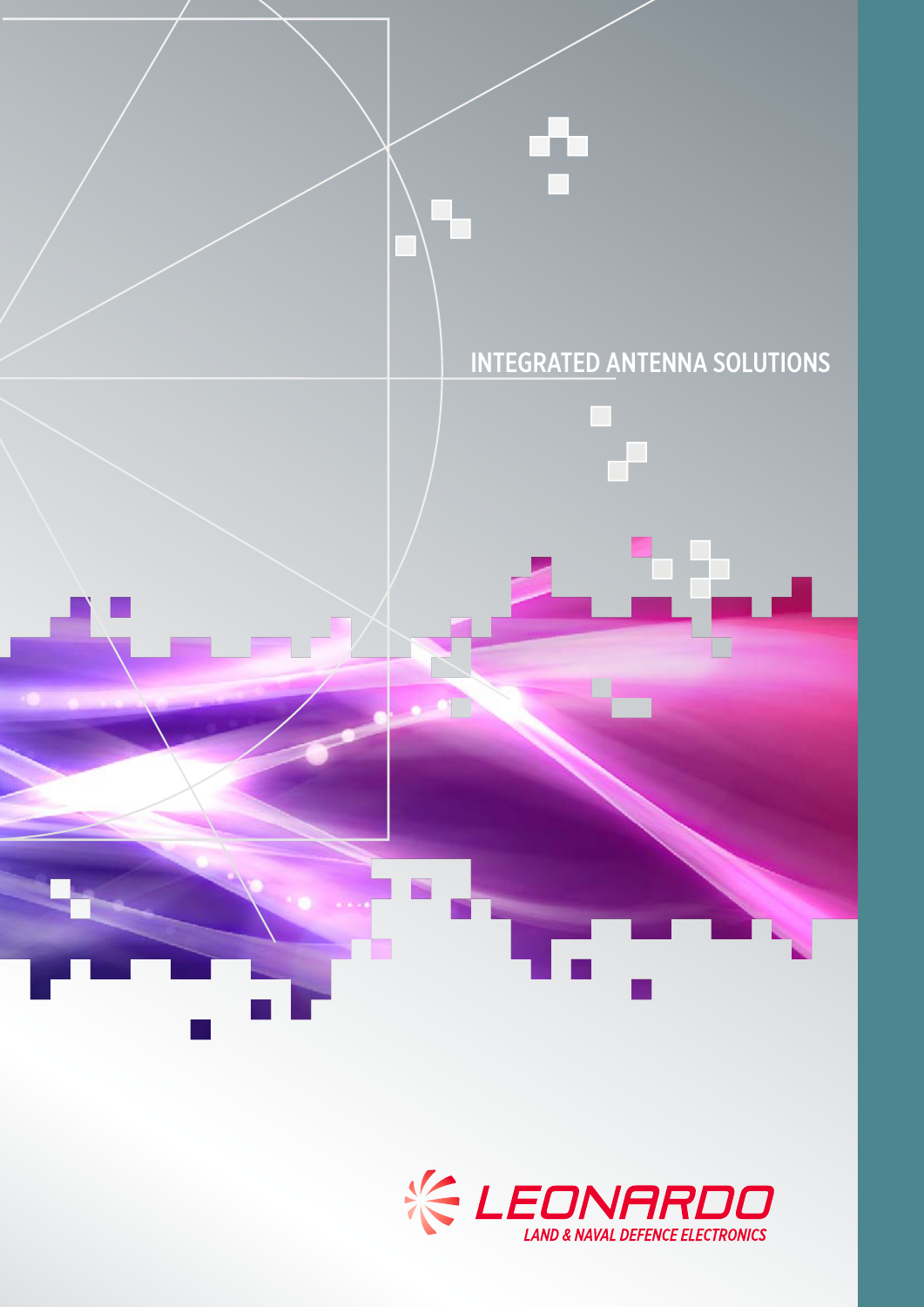# INTEGRATED ANTENNA SOLUTIONS

The company's Integrated Antenna Solutions (IAS) team are world leaders with a long pedigree in both the electronics countermeasures (ECM) and communications markets. Bespoke antenna solutions – civil and military – for a wide range of fixed, mobile and man portable platforms including manpack/bodyworn applications, wideband/multiband vehicle installations and aircraft arrays.

Our specialist capabilities provide a fast route to market by analysing the total requirement, antenna specification, target application and the deployed environment or platform.

Rapid on-site prototyping provides fast insight into the physical solution once the initial analysis and simulation stages have been passed. Our design and manufacturing facilities include a secure outdoor antenna test range with a vehicle turntable and workshop.

As a market leader, we possess advanced platform analysis tools using large, secure computing resources. The advanced computer modelling offers analysis from 40kHz to 40GHz.

# OUR KEY PRODUCTS

## **UHF satellite-on-the-move (Cross-Link)**

A range of antennas for UHF, line-of-sight satellite communications under harsh environmental conditions. The lineof-sight mode can be used for communicating with satellites low on the horizon.

#### **Military-grade L1/L2 GPS**

We supply high performance antennas in both passive and active configurations for military grade or commercial GPS systems.



## **Covert/discreet**

We have a wide range of antenna solutions for deep-fit, covert and discreet applications. Such antennas can be bodyworn, vehicle-mounted or designed to fit discreetly into most environmental scenarios.

### **Antennas for communication systems**

The company offers a variety of antenna products for use in communication systems operating from HF through to UHF bands. Our world-leading modelling and simulation capabilities allow us to provide optimally designed solutions, particularly for vehicle-mounted and body-worn applications.

#### **Smart materials**

The company is experienced in the use of smart materials, such as high impedance surface materials. This technology is ideally suited for conformal antenna designs and enables product optimisation in respect of weight, size and aerodynamic features for high-speed platforms.

## **ECM systems**

We have a successful pedigree in designing and producing high performance antennas for soldier manpack and vehicle-mounted ECM systems. A variety of frequency bands are covered between 20 MHz and 10 GHz, with varying power and gain parameters.



#### **Body-worn antennas**

We provide a number of body-worn antenna solutions. Typically, these could be for mobile TV broadcast systems such as a motorbike-mounted camera system following a cycle race or athletic event on public roads. Other applications include covert security and/or surveillance systems.

#### **IFF applications**

Our capability in the field of airborne IFF antennas has been applied to fast-moving jets and other airborne platforms.

Solutions are designed using our world-leading computer modelling and simulation capability. Such antennas are optimised for weight and aerodynamic features, as well as all-important antenna performance to enhance the IFF system capability.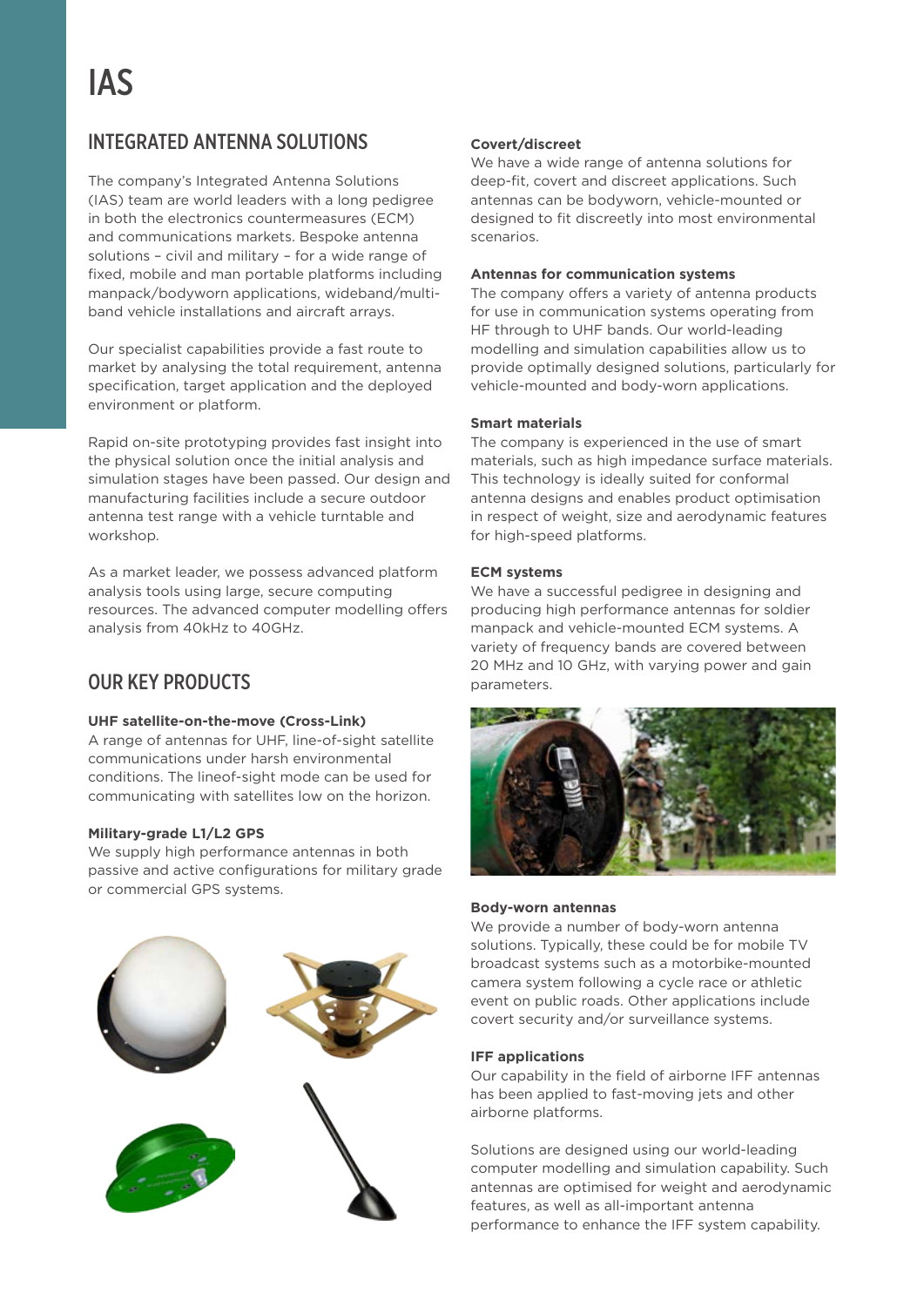

# **CAPABILITIES**

### **RF modelling and simulation**

- **▪** Advance suite of tools using a wide range of methods including:
- **▪** Method of Moments (MoM)
- **▪** Multilevel Fast Multipole Algorithm (MLFMA)
- **▪** Finite-Difference Time-Domain (FDTD) method
- **▪** Finite Element Method (FEM)
- **▪** Finite Integration Technique (FIT)
- **▪** Unified Theory of Diffraction (UTD)
- **▪** Physical Optics (PO)
- **▪** Integration of EM modelling tools with detailed circuit analysis software
- **▪** Detailed and accurate CAD construction (including material properties) of platform
- **▪** Calculations performed on a 100 GB parallel PC cluster
- **▪** Analysis include:
- **▪** Optimised antenna performance
- **▪** Electromagnetic Compatibility (EMC) and mutual interference
- **▪** Radiation patterns
- **▪** Near field (electric and magnetic) strengths
- **▪** Radiation hazards to fuel, ordnance and personnel
- **▪** Specific Absorption of Radiation (SAR) analysis
- **▪** Disguised antenna designs for the Superyacht market.

#### **Testing**

We offer an excellent outdoor facility for testing antennas plus a turntable that can hold vehicles or other platforms weighing up to 2.5 tons. We can perform RF measurements over the frequency range 10 MHz to 18 GHz. If required, we can also offer a variety of other tests, such as mechanical shock, vibration and environmental tests.

#### **Rapid prototyping**

Our design and development facility holds stocks of materials commonly used in antenna designs. This supports our ability to rapidly produce new or modified antenna designs for testing, trials and approval exercises. We also work closely with our highly experienced supply chain.

#### **Value-added support services**

To provide customers with the most complete solutions possible, we often support the antenna requirement with additional integrated solutions. These include ground planes, tuning and matching circuits, and components such as multiplexers, combiners/splitters, low noise amplifiers, cable assemblies, voltage surge protection and diversity systems.